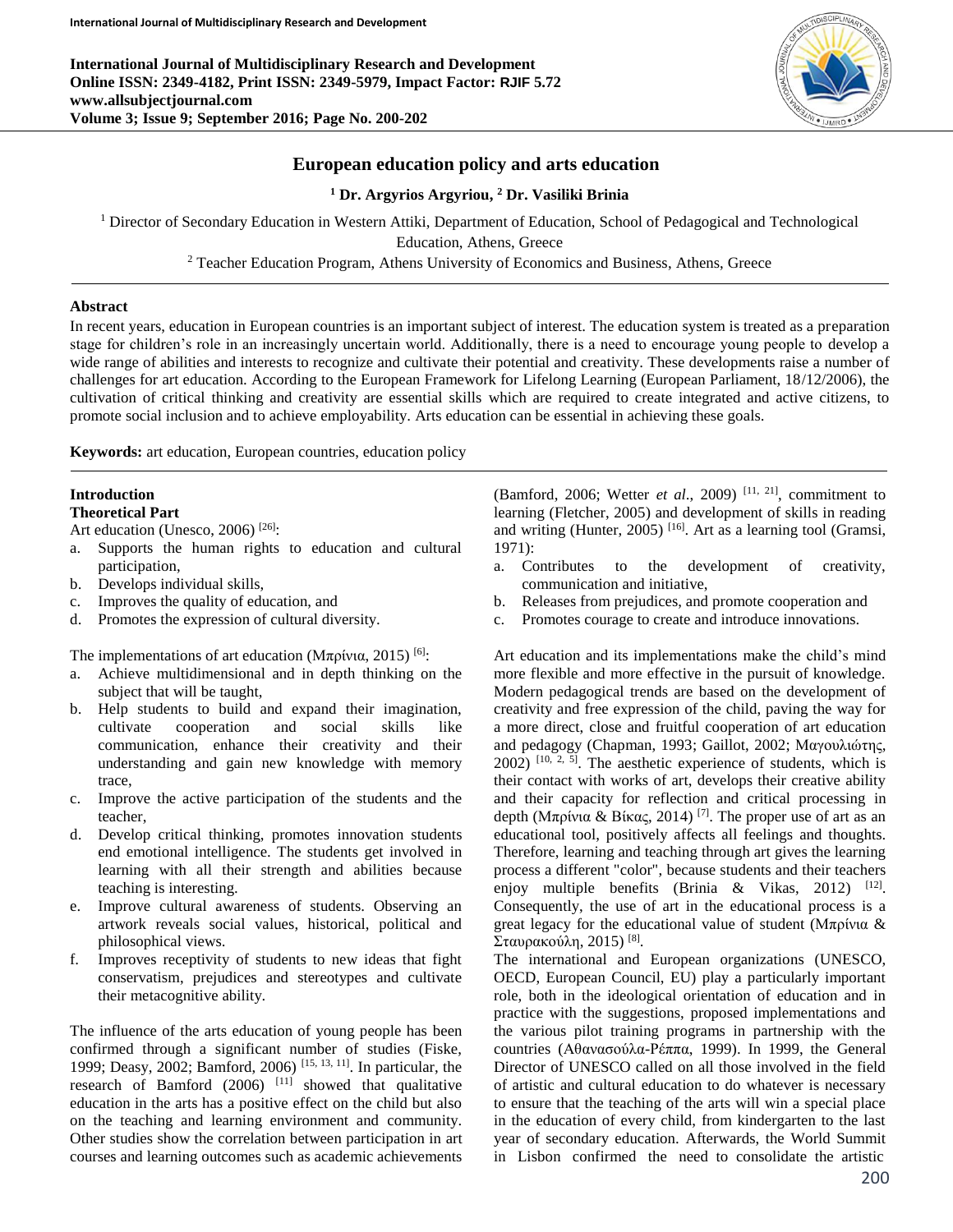### education in all societies.

Similar developments have also occurred and Europe. In 2005, the Council of Europe has put in circulation a framework of rules for the value of cultural heritage for society (Council of Europe,  $2005$ ) <sup>[22]</sup>, which identified the need for European countries to protect cultural goods, promote cultural identity, respect difference and encourage intercultural dialogue. In May 2007, the European Commission created a European Communication Agenda for Culture and in November 2007 the decision by the European Council Culture (Council of the European Union, 2007)<sup>[23]</sup> suggested the promotion of art education and the active participation in cultural activities in order for the students to develop their creativity and innovation. In March 2009, the European Parliament's decision on Artistic Studies in the European Union (European Parliament, 2009)<sup>[24]</sup> included recommendations such as: artistic education should be compulsory at all school levels, teaching arts will need to utilize the latest information and communication technology, teaching history of arts must include meetings with artists and visits to places of culture.

In September 2009, the European Commissioner for Education, Training, Culture and Youth, Jan Figel, stated that the role of education in the arts in shaping the lives of young people is widely recognized at European level. This paper refers to a comparative ethnographic research that took place with the help of Eurydice (Eurydice study, 2009)  $[25]$  the school year 2007/2008, from 30 countries of the European Union and examines the presence of various forms of art in public education.

Although the arts are displayed in the education policy of all countries, there is a gap between the international education "theory" and its application in the educational systems of countries. Proposals such as "establishing the importance of arts education in all societies" and "being compulsory at all school levels" remain unaccomplished. Robinson (1999)<sup>[18]</sup> in his research found that all national policy statements on education emphasize the importance of the cultural dimension and the need to promote the artistic and creative abilities of young people. In practice, the status and promotion of the arts in education is less evident. In all examined cases, the arts had a lower status than mathematics and science. Additionally, the complexity and diversity of the objectives of artistic education raised questions about the ability of the curriculum of the arts to fulfill such contra and wide-ranging goals (Sharp & Le Metais 2000; Taggart *et al.* 2004)<sup>[19, 20]</sup>. Additionally, the evaluation of the teaching quality in the arts receives little attention (Bamford 2006; Sharp & Le Metais 2000; Taggart *et*   $al$ , 2004)<sup>[11, 19, 20] despite the fact that since the beginning of</sup> the 90s, evaluation and quality issues in education hold high positions on the agenda of the European Union.

More general European educational objectives (e.g. cultural heritage, lifelong learning / interest, etc.) are adopted in the curriculum level in arts in education systems of most countries. European educational systems, although they bear the characteristics of the societies to which they belong, they are put under the guidelines set out by the European Union (Μούτσιος, 2010)<sup>[9]</sup>. Levin (1998)<sup>[17]</sup> notes that there is high level of flexibility in the implementation of education policies at the national level, as well as the degree and the way the European guidelines are adopted, depending on the socioeconomic and cultural environment of each country. "National states maintain the organizational control of their educational systems, therefore, differences between national education systems remain significant, despite the common challenges they face" (Zμας, 2007)<sup>[3]</sup>. In addition, educational systems are still serving national economies and local social requirements (Zμας, 2007)<sup>[3]</sup>.

The lack of adequate facilities, the gradual reduction and elimination of arts courses in the school years, the inadequate assessment guidelines and the complete lack of interest by the central authorities for further training of teachers raise legitimate questions about the treatment of the arts and the humanities in general. A prevalence of a pragmatic and instrumental conception of the role of education is evident. This is confirmed by comparative surveys such as PISA. The utilitarian direction of tests via PISA restricts the development of the imagination, critical thinking and reflection (Ζμας, 2007) [3] . The orientation of such surveys rekindled scientific dialogue around thequestion "what knowledge has the greatest value?" Academic circles have already expressed legitimate concerns about the upcoming mission of the school and foresee a limited role of the school in providing utilitarian knowledge and skills  $(Z\mu\alpha\zeta, 2007)^{[3]}$ .

## **Conclusions**

The modern crisis, globalization and the related weakening of the nation-state do not simply constitute an economic crisis; this is cultural crisis. If the social sciences and humanities have been weakened, then the means of defense have weakened dramatically (Καζαμίας, 1997)<sup>[4]</sup>. The survey of Bamford  $(2006)$ <sup>[11]</sup> revealed that the process of learning through the arts enhances the quality of education, improves the imagination, creativity and critical thinking and research, which are completely necessary in our time.

"Students, by observing a work of art, draw and reveal social values, historical data as well as political and philosophical views of society. The use of art in teaching economics at school can improve students' participation in the teaching process, as the art can express the truth symbolically enhacing to creative learning. Through the use of art in teaching economics at school, students identify themselves (feelings, thoughts, experiences), strengthen links between school and society and highlight the potential usefulness of teaching economics at school" (Mπρίνια, 2015).

The lack of creativity is the current illiteracy and the need to combat it is critical. Picasso said he spent most of his life to learn to paint like a child, because all children are born artists. The challenge is to remain creative as they grow. The promotion of the arts is essential in teaching in order to provide students with integrated and multidisciplinary education that is based on the creative learning and critical thinking. This type of education aims at cultivating emotional intelligence skills and creating a pleasant learning climate in the classroom which can upgrade the quality of school education through culture based on the senses (Μπρίνια, 2015)  $[6, 8]$ . A prerequisite for the introduction of art in teaching is the development of appropriate learning climate in the classroom and ensuring the necessary conditions for participatory and interactive teaching (Μπρίνια & Βίκας, 2014)<sup>[7]</sup>.

Απαραίτητη προϋπόθεση για την εισαγωγή της τέχνης στη διδασκαλία αποτελεί η διαμόρφωση του κατάλληλου μαθησιακού κλίματος μέσα στην τάξη και η εξασφάλιση των απαραίτητων συνθηκών για συμμετοχική και διαλογική διδασκαλία (Brinia & Vikas, 2012) [12] .